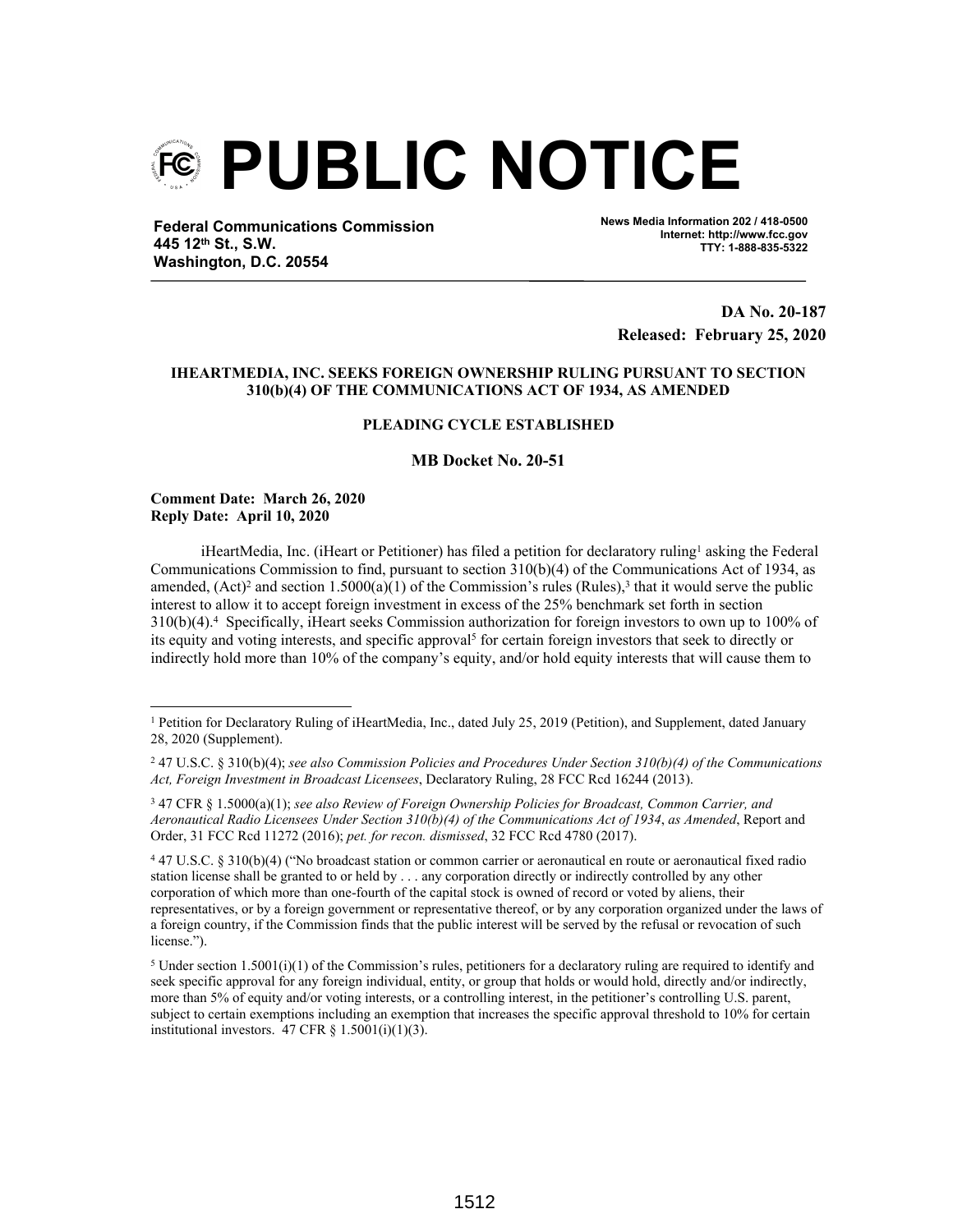be deemed to hold more than 10% of iHeart's voting rights.<sup>6</sup> iHeart filed the Petition on behalf of itself and each of its direct and indirect subsidiaries that hold Commission broadcast licenses.<sup>7</sup>

iHeart seeks this declaratory ruling due to changes in its ownership structure that are an outgrowth of the recent bankruptcy reorganization of iHeart and all of its subsidiaries which hold broadcast licenses.<sup>8</sup> To facilitate its emergence from bankruptcy, iHeart issued to certain owners "(i) new common stock, including voting Class A Common Stock and/or limited voting Class B Common Stock, and/or (ii) Special Warrants, which are exercisable for common stock of iHeart subject to certain conditions."<sup>9</sup> Petitioner states that these instruments were intended to reduce iHeart's aggregate foreign voting and equity interests below 22.5%.<sup>10</sup> iHeart's plan to emerge from bankruptcy also required iHeart to seek FCC approval for foreign ownership above the 25% benchmark in 310(b)(4) to permit foreign entities that hold Special Warrants to exercise those warrants in return for Class A or Class B Common Stock.<sup>11</sup> iHeart states that it also seeks this approval to address concerns that public trading of its stock may result in additional foreign ownership that would exceed the 25% statutory benchmark.

In fact, after it emerged from bankruptcy, iHeart learned that changes in its ownership outside its control had impacted iHeart's foreign ownership. Invesco Ltd. (Invesco), a limited company organized under the laws of Bermuda, acquired OppenheimerFunds, Inc. (Oppenheimer), "the ultimate parent company of the investment adviser of various U.S.-organized mutual funds that collectively received approximately 9.4% of iHeart's Class A Common Stock."<sup>12</sup> In its initial calculation of aggregate foreign ownership, iHeart had classified these Oppenheimer controlled Class A Common Stock shares as held by U.S. entities. Upon Invesco assuming voting control of these shares, iHeart determined that these shares should be considered foreign for purposes of calculating its foreign voting ownership under section 310(b)(4). iHeart informed the Commission of this development in a July 3, 2019, letter<sup>13</sup> and filed the present remedial Petition within thirty days of that letter as required by section 1.5004(f)(3) of the Rules.<sup>14</sup> The Media Bureau deemed iHeart to be in compliance with the Commission's foreign ownership reporting rules on an interim basis pending a final decision on the Petition.<sup>15</sup>

iHeart's Petition seeks authorization for up to 100% aggregate voting and equity foreign investment. iHeart estimates that if the Commission were to grant the Petition and the Special Warrants are fully

9 *Id*.

<sup>11</sup> *Id*. at 6.

<sup>12</sup> *Id*.

<sup>14</sup> 47 CFR § 1.5004(f)(3).

<sup>6</sup> Petition at 1-2.

<sup>7</sup> *See id*. at 2; Exh. A, Subsidiaries and Licensees. iHeart owns and operates 857 full power radio broadcast stations, together with translator and booster stations and other ancillary facilities licensed by the Commission.

<sup>8</sup> *Id.* iHeart emerged from bankruptcy on May 1, 2019. *Id.* at 3. *See also iHeartMedia, Inc.*, *Debtor-in-Possession Seeks Approval to Transfer Control of and Assign FCC Authorizations and Licenses*, Memorandum Opinion and Order, 34 FCC Rcd 2409 (MB 2019).

<sup>&</sup>lt;sup>10</sup> iHeart does not explain why it chose to reduce foreign interests below 25% to 22.5%.

<sup>&</sup>lt;sup>13</sup> Letter from Eve Klindera Reed to Marlene H. Dortch, Secretary, dated July 3, 2019.

<sup>&</sup>lt;sup>15</sup> Letter from Albert Shuldiner, Chief, Audio Div., Media Bureau, FCC to iHeartMedia, Inc., dated July 9, 2019.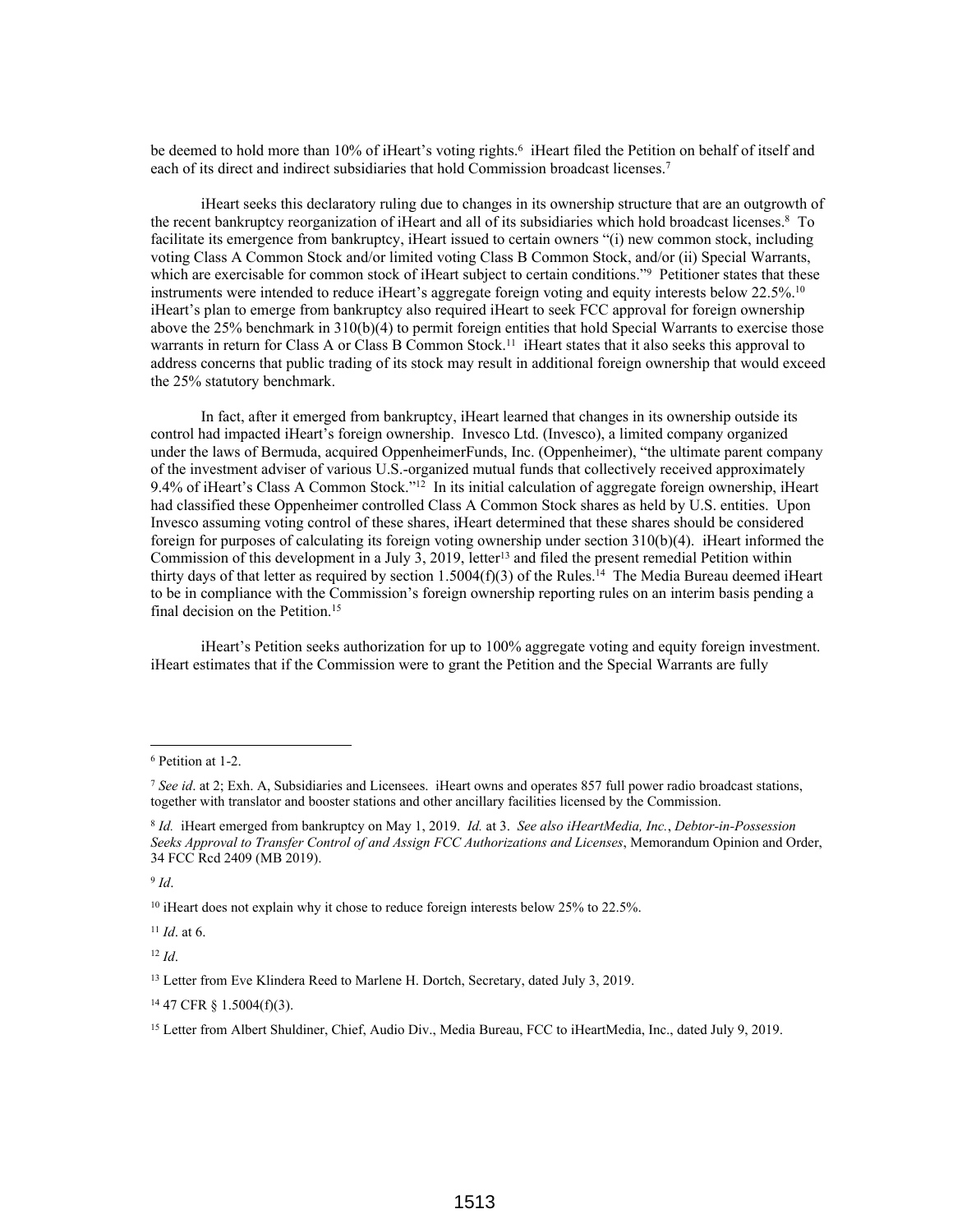exercised, it would have foreign ownership of approximately 70.5% of its voting interest and 63.9% of its equity interest.<sup>16</sup>

iHeart also seeks specific approval for two groups of foreign entities that will hold more than 5% of iHeart's voting or 10% of iHeart's equity interests. The first group (PIMCO Group) includes funds and accounts associated with Pacific Investment Management Company LLC (PIMCO LLC), an entity ultimately controlled by Allianz SE (Allianz), a Germany entity. iHeart seeks authorization for the PIMCO Group to hold up to a 19.99% voting interest and a 32.99% equity interest in iHeart.<sup>17</sup> The second group includes Invesco and affiliated entities (Invesco Group). iHeart also seeks authorization for the Invesco Group to hold up to a 19.99% voting and equity interest in iHeart.<sup>18</sup> Other non-attributable shareholders hold the remaining interest in iHeart. According to the petition, none of those other shareholders require specific approval.

iHeart argues grant of the Petition will serve the public interest by "enabling iHeart to better compete in the already diverse and ever-expanding media marketplace, incentivizing foreign investment in broadcasting, and promoting U.S. trade policy by encouraging reciprocal investment opportunities for U.S. companies in foreign markets, while avoiding any risks to national security, law enforcement, or foreign or trade policy."<sup>19</sup> The Petition has been found, on initial review, to be acceptable for filing. The Commission may require iHeart to submit any additional documents or statements of fact that in its judgment may be necessary. The Commission also reserves the right to return the Petition if, on further examination, it is determined to be defective and not in conformance with its rules and policies.

### *iHeart Licensees*

iHeart, a Delaware corporation, indirectly holds Commission licenses to more than 850 full power radio stations through the following eight Commission licensees: (i) AMFM Broadcasting Licenses, LLC (a Delaware limited liability company); (ii) AMFM Radio Licenses, LLC (a Delaware limited liability company); (iii) AMFM Texas Licenses, LLC (a Texas limited liability company); (iv) Capstar TX LLC (a Texas limited liability company); (v) CC Licenses, LLC (a Delaware limited liability company); (vi) Citicasters Licenses, Inc. (a Texas corporation); (vii) Clear Channel Broadcasting Licenses, Inc. (a Nevada corporation); and (viii) Los Angeles Broadcasting Partners, LLC (a Delaware limited liability company). iHeart holds an indirect 51% interest in Los Angeles Broadcasting Partners, LLC, through a series of intermediary entities.<sup>20</sup> iHeart holds an indirect 100% interest in each of the other seven licensees through a series of intermediary entities. In the case of all eight licensees, the intermediary corporations, partnerships, and limited liability companies are all U.S. entities.<sup>21</sup>

#### *PIMCO Group*

As proposed in the Petition, the PIMCO Group will hold up to 19.99% of the voting interest and 32.99% of the equity interest in iHeart. A series of PIMCO funds, including PIMCO Global Investors Series

<sup>18</sup> *Id*. at 9.

<sup>19</sup> *Id*. at 2.

<sup>21</sup> *Id.* at Exh. C-1. Exhibit C-1 contains a chart detailing the entire ownership structure between iHeart and the eight licensees. Exhibit B contains details on the ownership and attributable interests in iHeart and its subsidiaries.

<sup>&</sup>lt;sup>16</sup> Petition at Exh. E. Exhibit D to the Petition also contains information about foreign ownership that does not exceed the threshold requiring specific approval.

<sup>&</sup>lt;sup>17</sup> Petition at 8-9.

<sup>20</sup> Supplement at Exh. C-1. U.S. entities hold the remaining 49% interest in Los Angeles Broadcasting Partners, LLC. *Id*. at Exh. B, 13-17.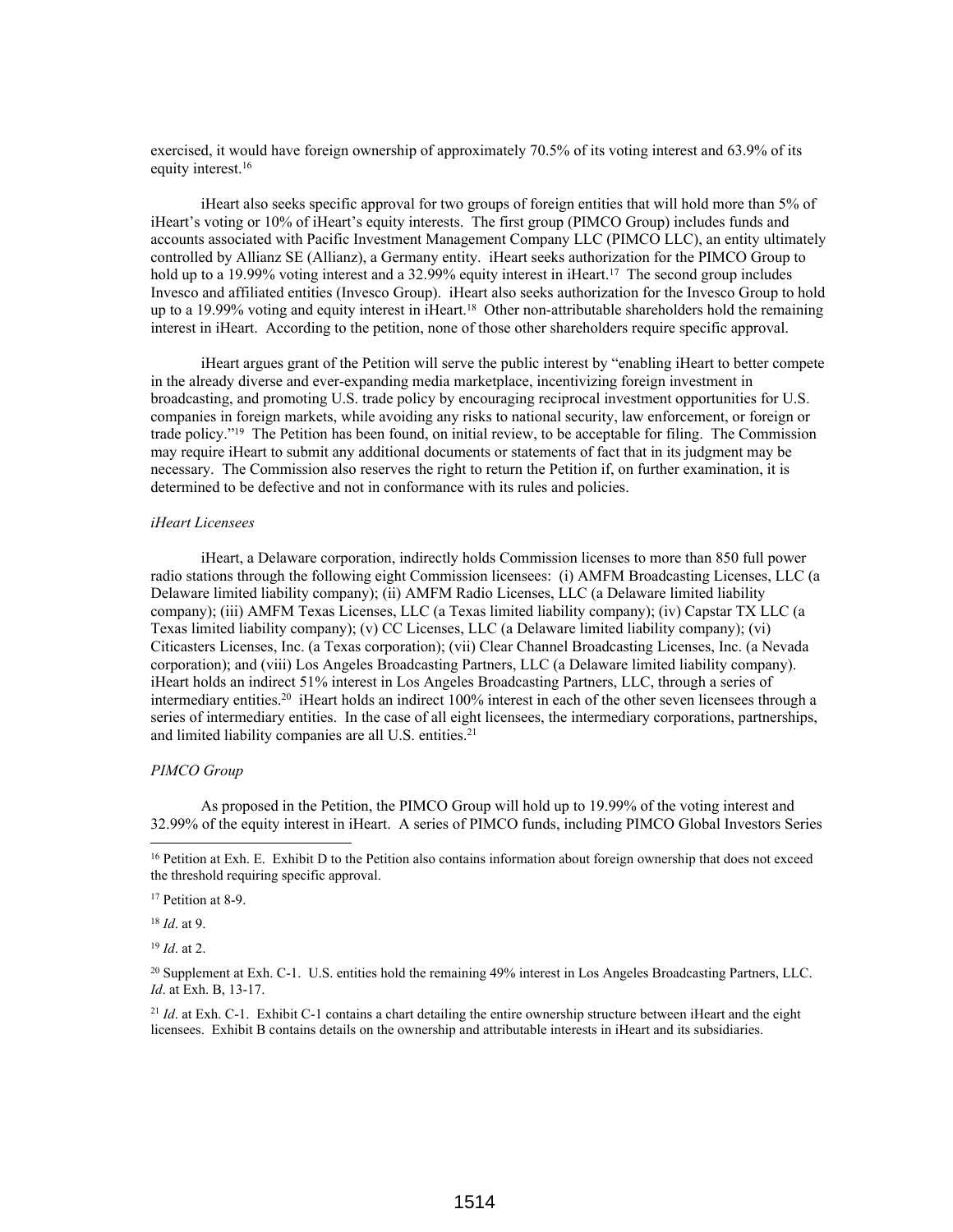plc, Income Fund (PIMCO Global), will hold the PIMCO Group interest in iHeart. PIMCO Global and the other PIMCO funds will own stock in iHeart on behalf of individual investors in those funds. PIMCO LLC is the investment advisor for and will control the voting in iHeart for PIMCO Global and the other PIMCO funds.

iHeart seeks specific approval for both PIMCO Global and the other PIMCO funds to hold 19.99% of the voting interest and 32.99% of the equity interest in iHeart. Although PIMCO Global is the only fund that owns a large enough interest in iHeart to require specific approval, iHeart seeks specific approval for the other PIMCO funds in the aggregate because collectively they will exceed the threshold for specific approval. iHeart also seeks specific approval for the 19.99% voting interests that would be deemed held, under the rules, by four additional foreign-organized entities in PIMCO LLC's vertical chain of control: (i) Allianz; (ii) Allianz Asset Management GmbH; (iii) Allianz Europe B.V.; and (iv) Allianz Finanzbeteiligungs GmbH.

PIMCO Global is an Irish private limited company. PIMCO LLC, as investment advisor, controls PIMCO Global and the other PIMCO funds. There are four entities and a number of current and former employees of PIMCO LLC that own membership interests in PIMCO LLC: (i) Allianz Asset Management US Holding II LLC (AAM US), a Delaware limited liability company, holds a 2.5% non-voting equity interest; (ii) Allianz Asset Management of America LLC (AAM LLC), a Delaware limited liability company, holds an 11.9% non-voting equity interest; (iii) Allianz Asset Management of America L.P. (AAM LP), a Delaware limited partnership, holds an 81% equity interest and a 100% voting interest; (iv) Newport Trust Company, a Delaware corporation, holds a 2.1% non-voting equity interest; and (v) current and former employees hold a 2.5% non-voting equity interest.<sup>22</sup>

Allianz Asset Management GmbH (AAM GmbH), a German limited liability company, owns a 100% direct interest in AAM US. AAM GmbH along with Allianz Europe B.V. (AEBV), a Netherlands non-public limited liability company, indirectly own AAM LLC and AAM LP. Allianz Finanzbeteiligungs GmbH (AF GmbH), a German limited liability company, owns 25.53% of AAM GmbH. Allianz, a European public company organized in Germany, owns the remaining 74.47% of AAM GmbH as well as 100% of AF GmbH and 100% of AEBV.<sup>23</sup> The Supplement contains detailed information about the attributable interests in the PIMCO Group entities.<sup>24</sup>

### *Invesco Group*

As proposed in the Petition, the Invesco Group will own 19.99% of the voting and equity interest in iHeart. The Invesco Group interest in iHeart is owned by a series of Invesco funds (the Invesco Funds) and a separate set of Oppenheimer funds (the Oppenheimer Funds).<sup>25</sup> The various funds will hold stock in iHeart on behalf of individual investors in the funds. The fund investment advisor controls the voting in iHeart for

<sup>22</sup> PIMCO LLC periodically grants certain employees the ability to acquire "M Units" in PIMCO LLC as a form of compensation. Some of these individuals may be non-U.S. citizens. According to the Supplement, the PIMCO LLC Agreement significantly restricts the rights of the M Unit holders. *See* Supplement at Exh. F discussing the certification in Attach. A. Consequently, iHeart believes the M Unit holders should be treated as insulated members of PIMCO LLC. The Supplement asserts that, "none of the foreign holders of M Units require specific approval, and no such holder should be considered to hold an attributable interest in PIMCO LLC." Supplement at Exh. F, Attach. A.

<sup>23</sup> The full PIMCO Group ownership and control structure is set out in Exh. C-2 to the Supplement.

<sup>24</sup> Supplement at Exh. F, F1-12.

 $25$  The Petition does not provide details about the individual funds within the Invesco Funds or the Oppenheimer Funds. All the funds are under the control of Invesco entities.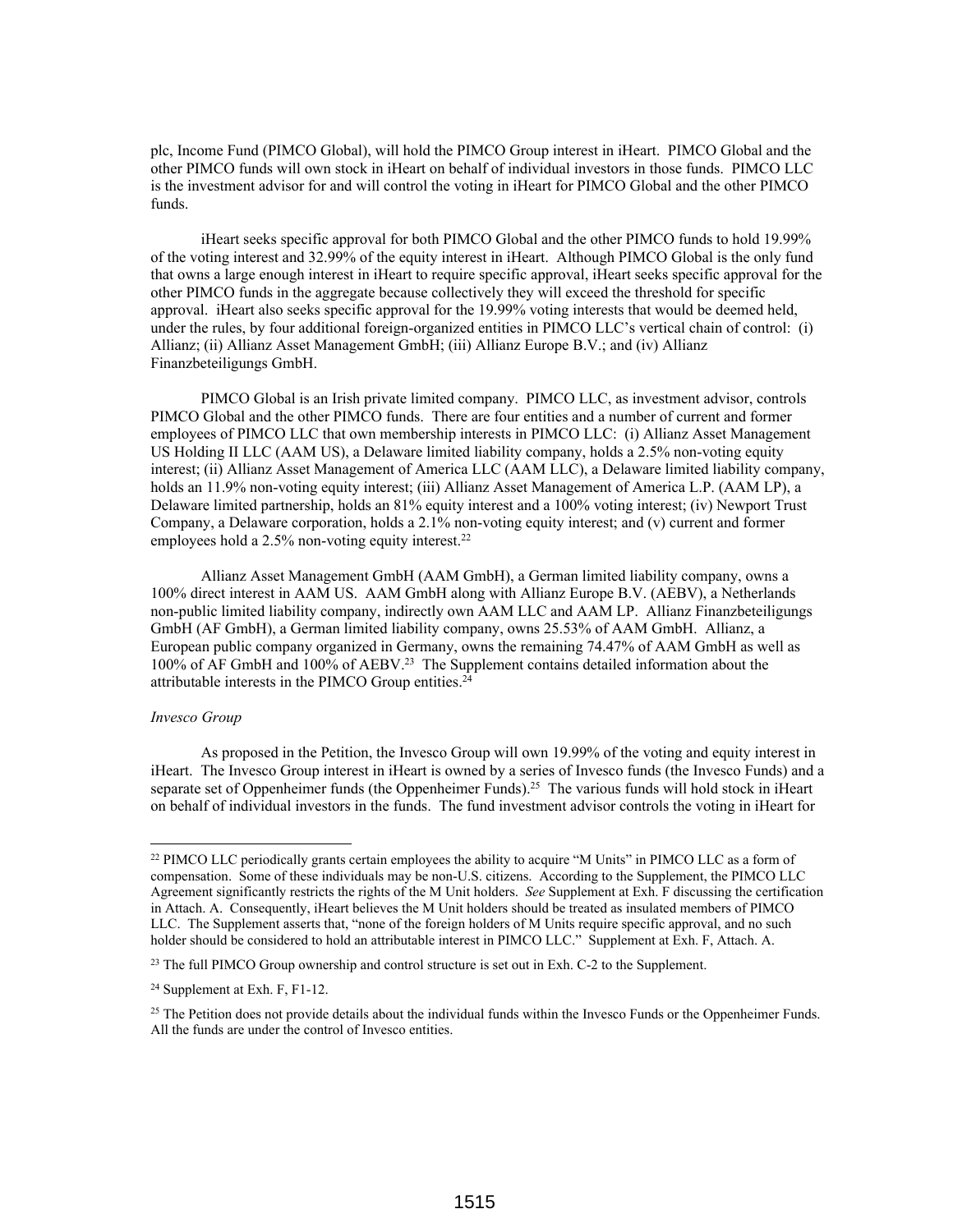the funds. iHeart seeks specific approval for two entities within the Invesco group: Invesco Ltd., and Invesco Holding Company Limited.

Invesco Senior Secured Management, Inc. (ISSM), a Delaware corporation, is the investment advisor for the Invesco Funds and controls the Invesco Funds' voting in iHeart. ISSM is a wholly-owned subsidiary of Invesco Advisers, Inc. (IA), a Delaware corporation. IA also is the investment adviser for the Oppenheimer Funds and controls the Oppenheimer Funds' voting in iHeart. IA is an indirect wholly-owned subsidiary of Invesco Holding Company Limited (IHC), a United Kingdom private limited company. IHC is a wholly-owned subsidiary of Invesco Ltd., a Bermuda limited company with exempt status.<sup>26</sup> The Invesco funds and the Oppenheimer funds collectively will hold a 19.99% interest in iHeart. The Petition contains detailed information about the attributable interests in IHC and Invesco Ltd.<sup>27</sup>

# *EX PARTE* **STATUS OF THIS PROCEEDING**

Pursuant to section 1.1200(a) of the Commission's rules,<sup>28</sup> the Commission may adopt modified or more stringent *ex parte* procedures in particular proceedings if the public interest so requires. We announce that this proceeding will be governed by permit-but-disclose *ex parte* procedures that are applicable to nonrestricted proceedings under section 1.1206 of the Commission's rules.<sup>29</sup>

Parties making oral *ex parte* presentations are directed to the Commission's *ex parte* rules. Parties are reminded that memoranda summarizing the presentation must contain the presentation's substance and not merely list the subjects discussed.<sup>30</sup> More than a one- or two-sentence description of the views and arguments presented is generally required.<sup>31</sup> Other rules pertaining to oral and written presentations are set forth in section  $1.1206(b)$  as well.<sup>32</sup>

# **GENERAL INFORMATION**

The petition for declaratory ruling referred to in this Public Notice has been accepted for filing upon initial review. The Commission reserves the right to return any filing if, upon further examination, it is determined to be defective and not in conformance with the Commission's rules or policies. Interested persons must file comments no later than **March 26, 2020**. Replies must be filed no later than **April 10, 2020**.

To allow the Commission to fully consider all substantive issues regarding the Petition and Supplement in as timely and efficient a manner as possible, commenters should raise all issues in their initial filings. A party or interested person seeking to raise a new issue after the pleading cycle has closed must show good cause why it was not possible for it to have raised the issue previously.<sup>33</sup> Submissions after the pleading cycle has closed that seek to raise new issues based on new facts or newly discovered facts should

<sup>&</sup>lt;sup>26</sup> The full Invesco Group ownership and control structure is set out in Exhibit C-2 to the Supplement.

<sup>27</sup> Petition at Exh. F, F1-F4.

<sup>28</sup> 47 CFR § 1.1200(a).

<sup>29</sup> 47 CFR § 1.1206.

<sup>30</sup> *See* 47 CFR § 1.1206(b)(1).

<sup>31</sup> *See id*.

<sup>32</sup> 47 CFR § 1.1206(b).

<sup>33</sup> 47 CFR §§ 1.46(a), 73.3584(e).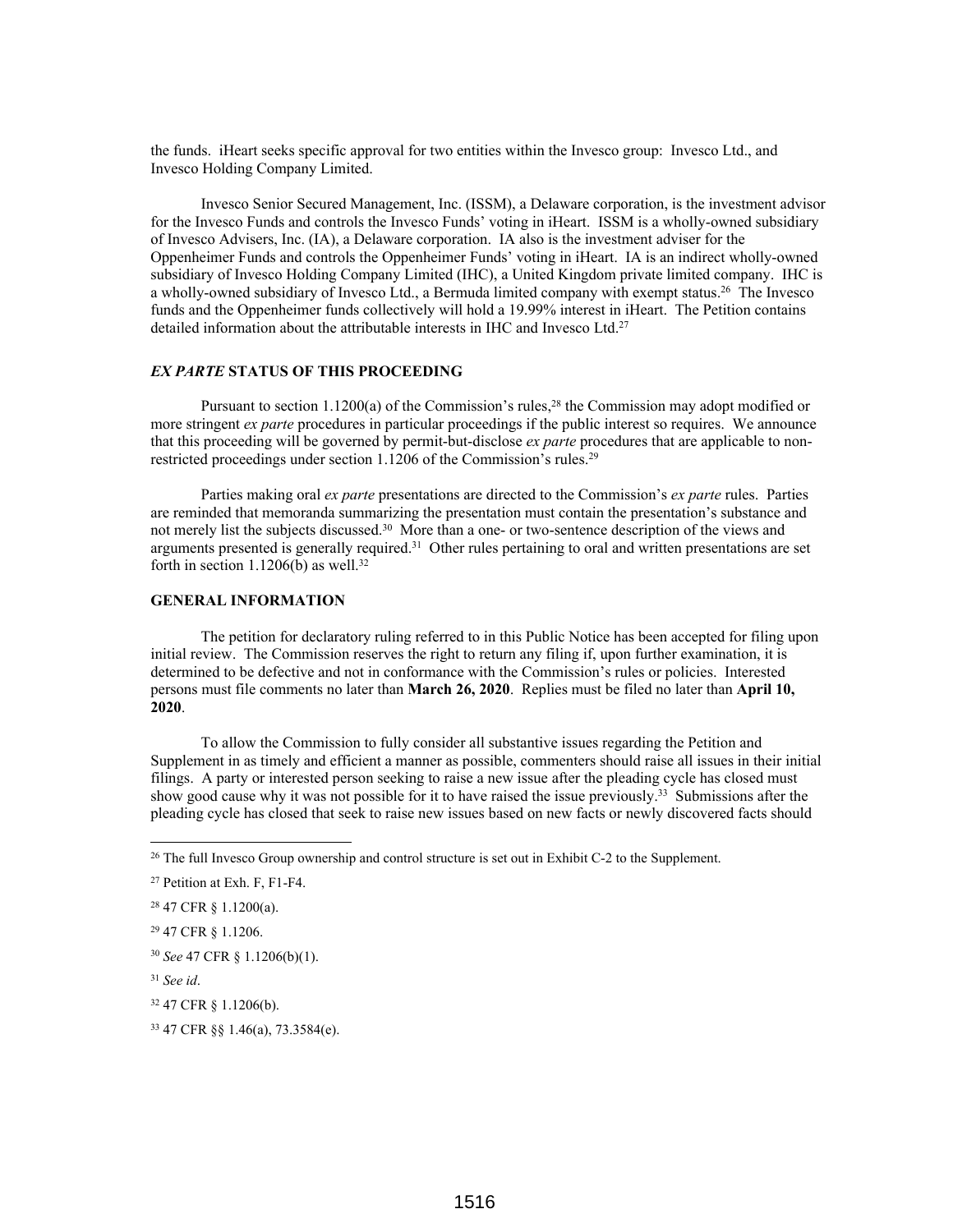be filed within 15 days after such facts are discovered. Absent such a showing of good cause, any issues not timely raised may be disregarded by the Commission.

All filings concerning matters referenced in this Public Notice should refer to MB Docket No. 20-51, as well as the specific file number of any relevant individual application or other matters to which the filings pertain.

Submissions in this matter may be filed electronically (i.e., through ECFS) or by filing paper copies.

 Electronic Filers: Documents may be filed electronically using the Internet by accessing the ECFS: http://fjallfoss.fcc.gov/ecfs2/.

• Paper Filers: Parties who choose to file by paper must file an original and one copy of each filing. Filings may be sent by hand or messenger delivery, by commercial overnight courier, or by first-class or overnight U.S. Postal Service mail. All filings must be addressed to the Commission's Secretary, Office of the Secretary, Federal Communications Commission, 445 12th Street, S.W., Washington, DC 20554.

 All hand-delivered or messenger-delivered paper filings must be delivered to the Mail and Distribution Window at FCC Headquarters at 445 12th Street, S.W., Washington, D.C. 20554. The filing hours are 8:00 a.m. to 7:00 p.m. All hand deliveries must be held together with rubber bands or fasteners. Any envelopes must be disposed of before entering the building.

• Commercial overnight mail (other than U.S. Postal Service Express Mail and Priority Mail) must be sent to 9050 Junction Drive, Annapolis Junction, MD 20701.

 $\bullet$  U.S. Postal Service first-class, Express, and Priority mail must be addressed to 445 12<sup>th</sup> Street, S.W., Washington, DC 20554.

One copy of each pleading must be delivered electronically, by e-mail or facsimile, or if delivered as paper copy, by hand or messenger delivery, by commercial overnight courier, or by first-class or overnight U.S. Postal Service mail (according to the procedures set forth above for paper filings), to: (1) Albert Shuldiner, Audio Division, Media Bureau, at albert.shuldiner@fcc.gov (202) 418-1410 (facsimile); (2) Lisa Scanlan, Audio Division, Media Bureau, at lisa.scanlan@fcc.gov (202) 418-1410 (facsimile); and (3) Christopher Clark, Audio Division, Media Bureau, at christopher.clark@fcc.gov (202) 418-1410 (facsimile). Any submission that is e-mailed to Albert Shuldiner, Lisa Scanlan, and Christopher Clark should include in the subject line of the e-mail: (1) MB Docket No. 20-51; (2) the name of the submitting party; and (3) a brief description or title identifying the type of document being submitted (*e.g*., MB Docket No. 20-51, [name of submitting party], Comments).

Copies of the Petition and Supplement and any subsequently filed documents in this matter are available for public inspection and copying during normal reference room hours at the following Commission office: FCC Reference Information Center, 445 12th Street, S.W., Room CY-A257, Washington, D.C. 20554. In addition, they are available electronically through the Commission's Electronic Filing Comment System (ECFS), which may be accessed on the Commission's Internet website.

To request materials in accessible formats for people with disabilities (Braille, large print, electronic files, audio format), send an email to fcc504@fcc.gov or call the Consumer and Governmental Affairs Bureau at (202) 418-0530 (voice) or (202) 418-0432 (TTY). Contact the FCC to request reasonable accommodations for filing comments (accessible format documents, sign language interpreters, CART, etc.) by email: FCC504@fcc.gov; phone: (202) 418-0530 or TTY: (202) 418-0432.